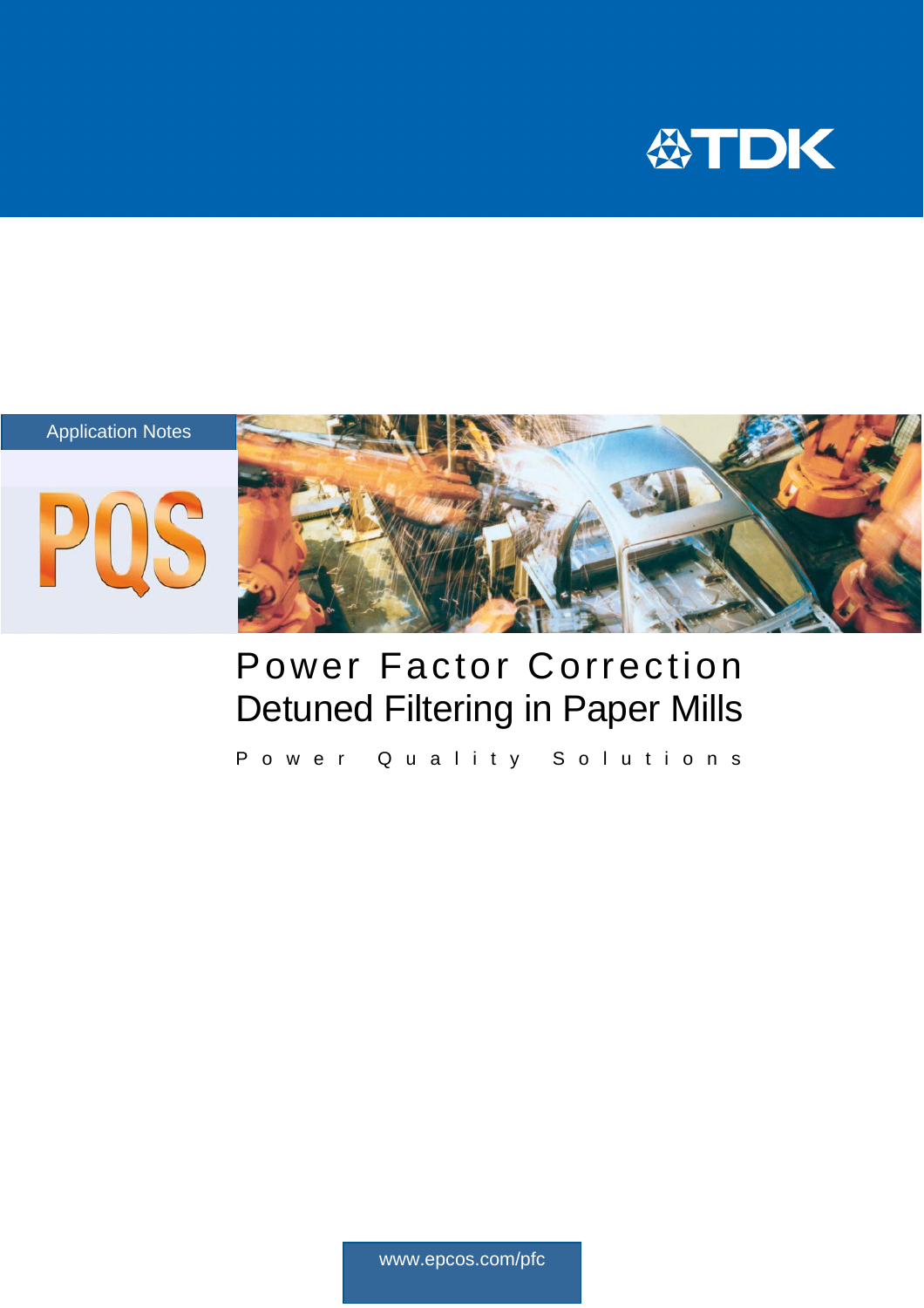

The collection of "PQS Application Notes" is a library with in-depth information on PFC applications, case studies and reference projects. It also serves as a helpdesk for all topics relating to PFC and PQS, is suitable for training purposes and is designed to answer frequently asked questions.

Each issue focuses on a particular application, a specific solution or a topic of general interest. The aim is to share the extensive knowledge gained globally by EPCOS PFC experts with regional staff who deal with PFC and PQS. The authors of the PQS Application Notes have extensive experience in the field of PFC and PQS and a professional background as<br>electrical/design engineers or product electrical/design engineers or marketing managers throughout the world.

These PQS Application Notes are issued from time to time and can be downloaded from the EPCOS Internet under www.epcos.com/pfc

Please contact the EPCOS PM department in Munich if you wish to receive the latest issue of the PQS Application Notes automatically by e-mail. A list with available titles may also be obtained from the PM department in Munich.

#### **Important Notes**

Some parts of this publication contain statements about the suitability of our products for certain areas of application. These statements are based on our knowledge of typical requirements that are often placed on our products for a particular customer application. It is incumbent on the customer to check and decide whether a product is suitable for use in a particular application. This Application Note may be changed from time to time without prior notice. Our products are described in detail in our data sheets. The Important Notes (www.epcos.com/ImportantNotes) and the product specific warnings and cautions must be observed. All relevant information is available through our sales offices.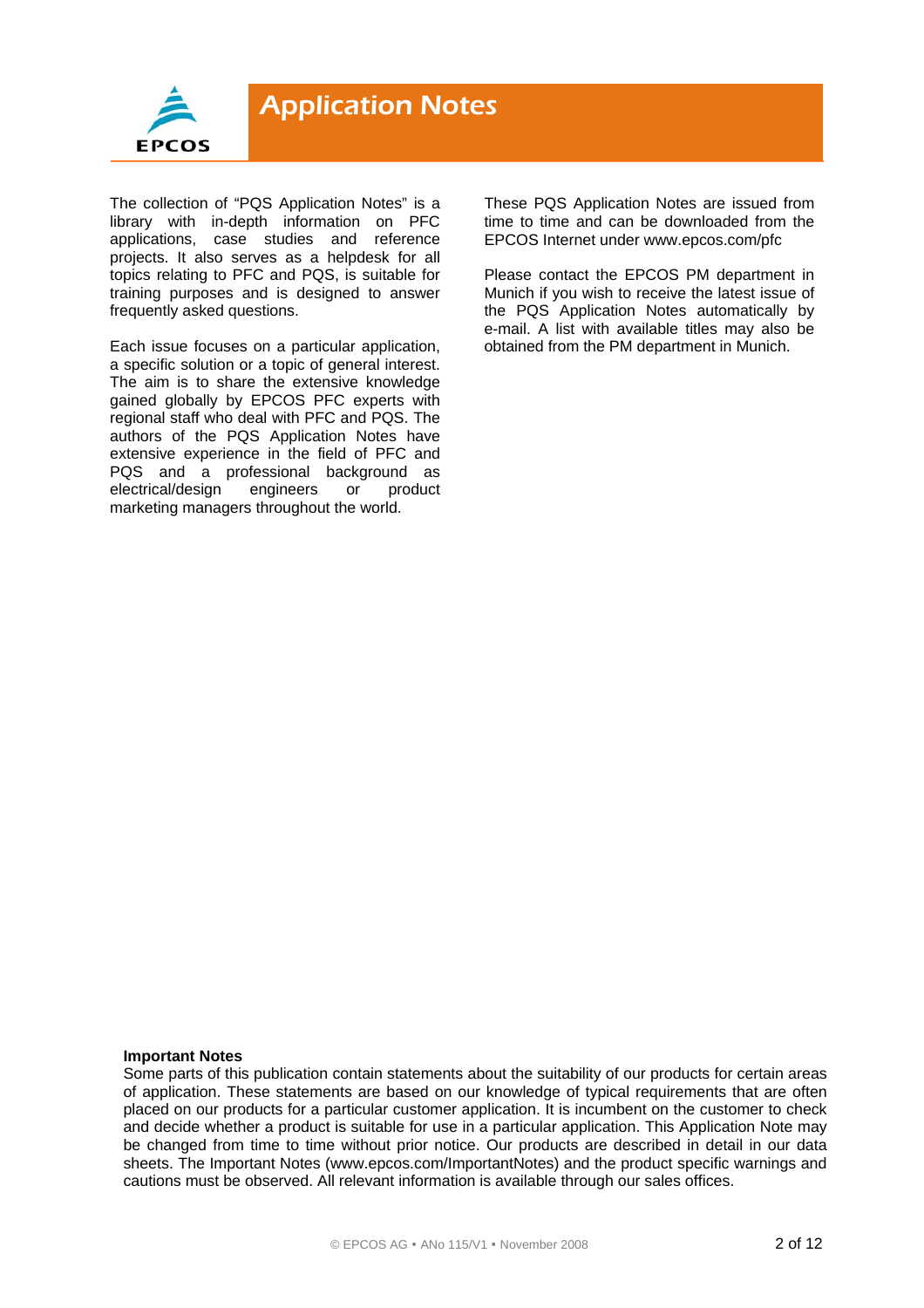

#### **Foreword**

Even in times when paperless communication is becoming increasingly important, the paper industry is booming. Almost no area of social or industrial life can dispense with paper: it is needed everywhere, for instance for banknotes, newspapers, tissues and books.

Paper production started in China almost 2000 years ago. So it's no wonder that one of the largest paper mills in the world is now also located in China: Dongying Huatai (Shandong) Paper Industry Co. Ltd. was founded in 1976; its production reached 150,000 tons of paper in 2006, with a rising trend.

Huatai has two targets that seem to be contradictory at first glance: they are investing in expansion and in environmental protection. In order to increase its power quality – thus stabilizing and enhancing its production output – Huatai has implemented detuned systems for PFC.

By reducing the harmonic content in the power line and the consumption of reactive power, not only have the economic targets been realized, but a major contribution was also made to reducing hazardous greenhouse gases.



#### **The Author**

*Chen Gang* 

EPCOS Senior Technical Engineer with more than ten years design experience in electronics and electrical engineering. He is responsible for PFC technical support in Greater China and is located in Shanghai.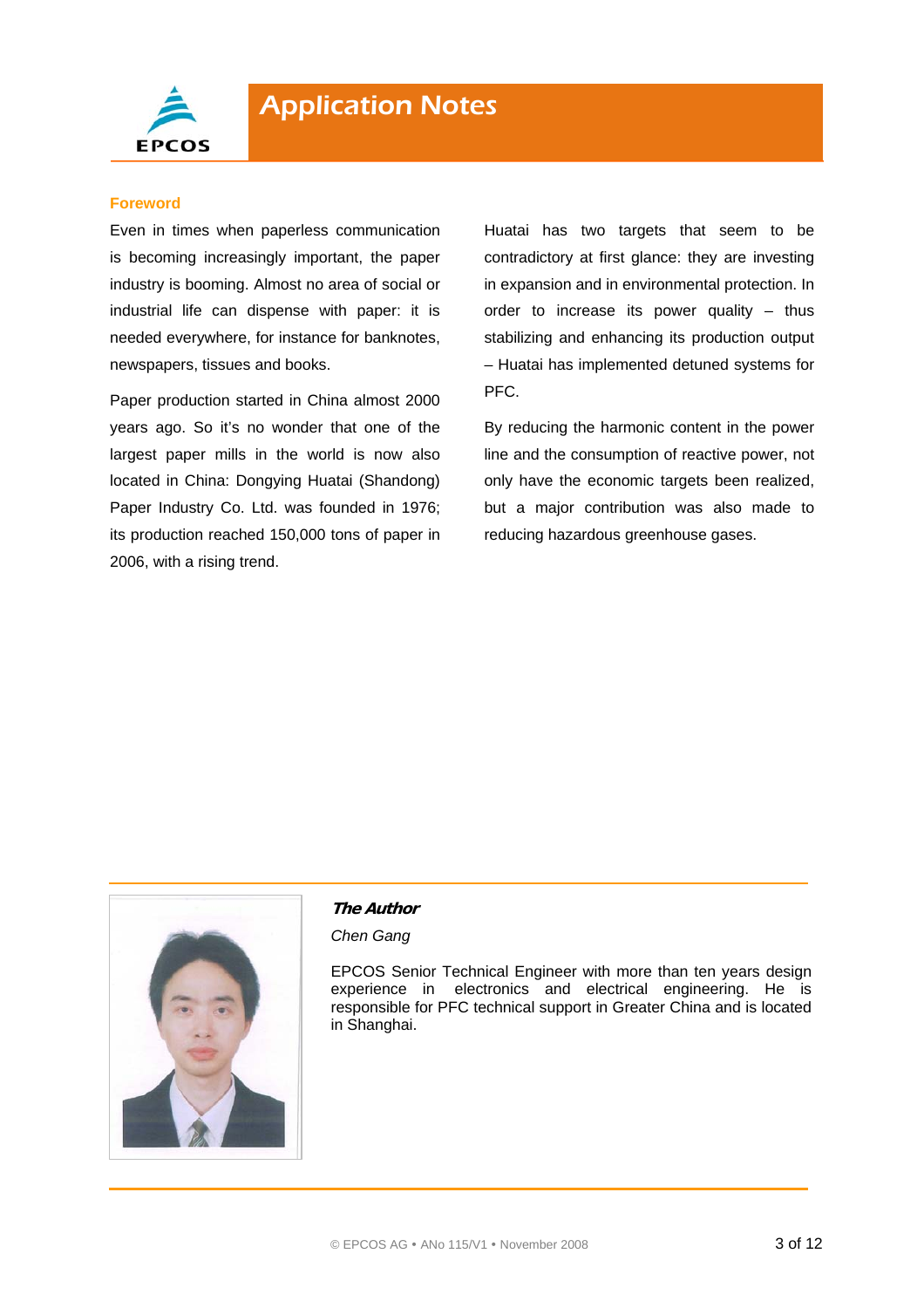

**Application Notes**<br>PFC in Paper Mills - Detuned Filtering Dongying Huatai

### **Contents**

| 1. |                           |
|----|---------------------------|
| m. |                           |
| m. |                           |
| ш  |                           |
| 2. |                           |
| L. |                           |
| I. |                           |
| Ш  |                           |
|    |                           |
| H  |                           |
| 3. |                           |
| M  |                           |
| H  |                           |
| 4. |                           |
| I. |                           |
| n. |                           |
| 5. |                           |
| L. |                           |
| H  |                           |
|    |                           |
| Ш  |                           |
| l. |                           |
| 6. |                           |
|    |                           |
|    | 9.<br>PFC system details. |
| 7. |                           |
| ш  |                           |
|    |                           |
| 8. |                           |
|    |                           |
| 9. |                           |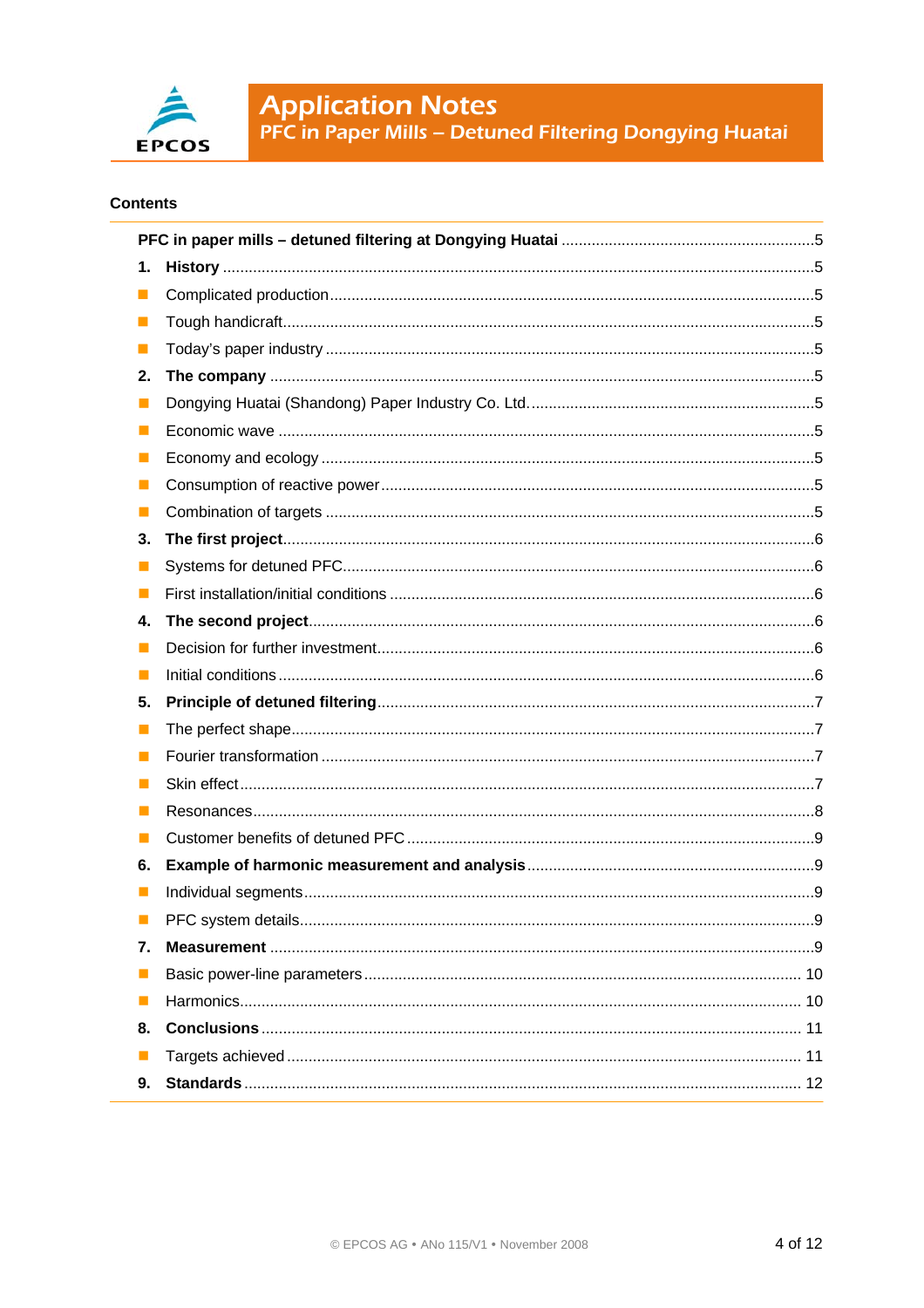

Power Factor Correction

# **PFC in Paper Mills – Detuned Filtering at Dongying Huatai**

#### 1. The history

In the year 105 AD, the Chinese minister of agriculture Tsai Lun was the first to report about the **complicated production** of paper. The material used was made of silk scrap, mixed with old rags, fishing nets and bast fibers from the mulberry tree. These ingredients were soaked, cleaned, mashed and boiled. The resulting mixture was skimmed, dried and pressed – a sheet of paper ready to use not only for writing but also for house decoration and even for clothing.



Paper-making was a very **tough handicraft**. Not until the end of the  $18<sup>th</sup>$  century did the production process become automated. French inventor Nicholas-Louis Robert opened the gates to mechanical paper production – the machine he developed could produce a roll of paper of any length. More and more people from different countries enhanced the papermaking process – culminating in **today's paper industry**. And this industry is booming: there is hardly any other product that is used as widely as paper: for banknotes, newspapers, books, wallpaper, tissues, business cards etc. even in times when the call for a paperless office is omnipresent, the paper industry is growing.

#### 2. The company

1,871 years after paper production was first documented in China, **Dongying Huatai**  **(Shandong) Paper Industry Co. LTD.** was founded. Huatai has now become the largest base for newspaper production in the world. Its exports reached a volume of 150,000 tons of paper in 2006. But Huatai is not only trying to achieve higher shareholder value and turnover it also endeavors to deal fairly and responsibly with the environment.

Li Jianhua, Chairman of the Huatai Group, says: **"**Huatai is involved in the **global economic wave**. So it does its best to be an energy-saving and environmentally friendly enterprise whose ecological strategies include international alliances."

In an application with such a wide variety of loads as those found in a paper mill, harmonics and their negative impact on power quality are the major problem.

**Economy and ecology** – two targets that seem to be contradictory at first glance. The economy calls for more – more expansion, more output, more turnover – while ecology calls for less: lower  $CO<sub>2</sub>$  emissions, less waste of energy, less over-exploitation of natural resources. Unreliable operation of production equipment due to poor power quality reduces production output due to machine breakdowns. Apart from this visible effect of harmonics, damage to the equipment due to high currents and subsequent thermal overloads is to be expected. In addition, the **consumption of reactive power** not only has a positive impact on the electricity bill: the reduction of  $-$  idle  $$ reactive power helps to decrease emissions of the harmful greenhouse gas  $CO<sub>2</sub>$ . The management of Huatai was convinced that **both targets can be combined,** and they are right. EPCOS power quality solutions can satisfy both demands.



**Fig. 2:** Paper-making today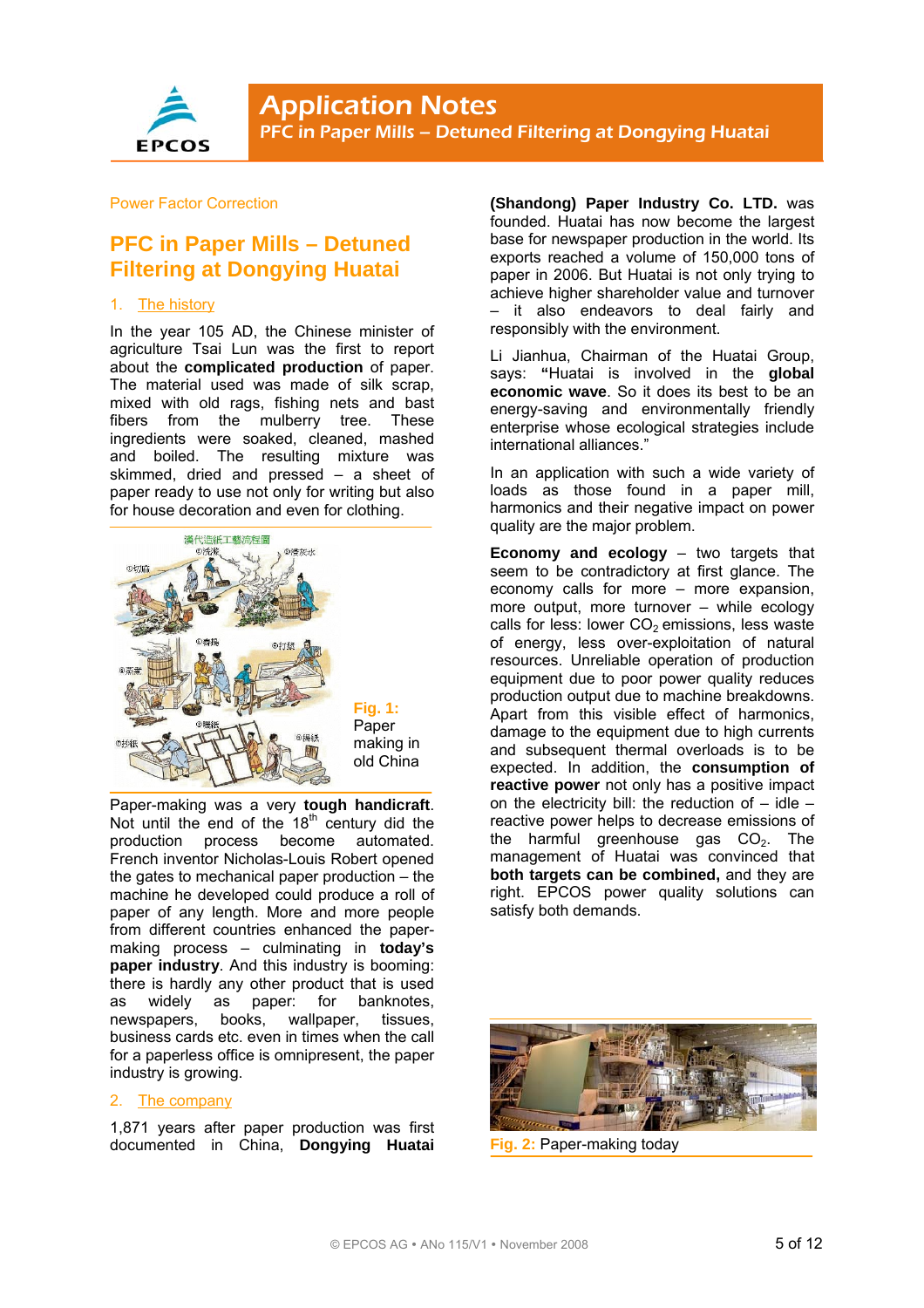

#### 3. The first project

Together with technical experts from Siemens, Huatai found a suitable way to realize both targets. **Systems for detuned power factor correction** are a proven way to achieve:

- $\blacksquare$  stabilization of the power supply
- reduction of harmonics
- reduction of reactive power consumption
- **n** increase of power quality
- $\blacksquare$  maximum utilization of apparent power
- **minimization of CO<sub>2</sub> emissions by reducing** power losses.

The Huatai management thus decided to invest in **a first installation** of detuned PFC systems.

#### Initial conditions:

| Type of load:                      | Drives, inverters, UPS,<br>motors, resistor heating,<br>lighting |
|------------------------------------|------------------------------------------------------------------|
| kW installed:                      | 40,000 kW                                                        |
| System voltage:                    | 400 V and 690 V                                                  |
| Frequency:                         | 50 Hz                                                            |
| Fault level:                       | 75 kA                                                            |
| Transformer data:                  |                                                                  |
| Primary voltage:                   | $10 \text{ kV}$                                                  |
| Secondary voltage: 400 V and 690 V |                                                                  |
| Short circuit<br>voltage $U_k$ :   | 6%                                                               |
| Power 1:                           | 10 kV / 0.4 kV                                                   |
| Split into:                        | 6 x 1600 kVA<br>8 x 2000 kVA                                     |
| Power 2:                           | 10 kV / 0.69 kV                                                  |
| Split into:                        | 2 x 2000 kVA<br>4 x 3150 kVA                                     |

Thanks to their excellent reputation obtained over many years of successful application in power quality solutions, capacitors and key components from EPCOS were chosen for these tailor-made, detuned PFC systems.

The first installation has a total output of: 16 200 kvar divided into 20 systems

#### Power-line voltage 400 V

| Output                   | 9800 kvar<br>7 x 600 kvar<br>7 x 800 kvar  |
|--------------------------|--------------------------------------------|
| Power-line voltage 690 V |                                            |
| Output                   | 6400 kvar<br>4 x 1200 kvar<br>2 x 800 kvar |

PQS components from EPCOS:

PFC capacitors of MKK type, PhaseCap series **400 V power line:** 

- MKK480-D-25-01(B25667B4347A375)
- MKK480-D-16.7-01 (B25667B5237A375)

#### PhaseCap series **690 V power line:**

- **MKK800-D-25-11 (B25668A7127A375)**
- MKK800-D-12.5-11 (B25668A7626A375)

EPCOS high-linearity anti-resonance harmonic filter reactors with a detuning factor of 7%:

- 400 V: 50 kvar B44066D7050S400
- 690 V: 50 kvar B44066D7050S690

PFC controller for up to 12-step standard PFC systems – B44066R6012S230

By choosing a detuned PFC system, the main target of the company – stabilizing the power supply and improving the power quality – was achieved by reducing the harmonics in the power network.

#### 4. The second project

This first installation was realized in 2005 and was so successful that **Huatai decided to invest further** in power quality improvement and environmental protection. Key PFC components from EPCOS have now been installed in two of Huatai's three production sites. The second tailor-made PFC solution was installed in March 2007.

#### Initial conditions:

| Type of load:   | Drives, inverters, UPS,<br>motors, resistor heating,<br>lighting |
|-----------------|------------------------------------------------------------------|
| kW installed:   | 20 000 kW                                                        |
| System voltage: | 400 V and 690 V                                                  |
| Frequency:      | 50 Hz                                                            |
| Fault level:    | 75 kA                                                            |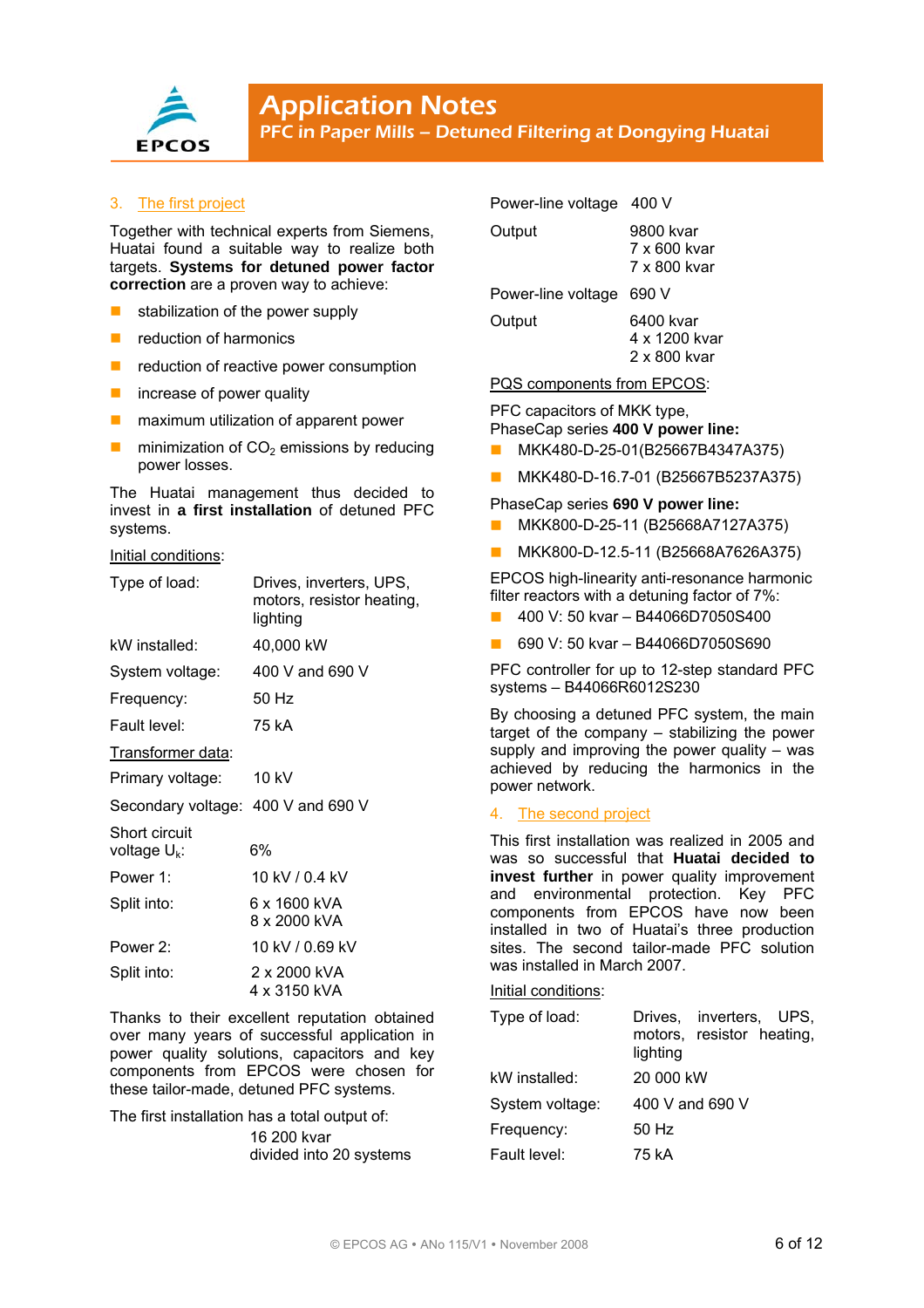

#### Transformer data:

| Primary voltage:                   | 10 kV                                               |
|------------------------------------|-----------------------------------------------------|
| Secondary voltage: 400 V and 690 V |                                                     |
| Short circuit<br>voltage $U_k$ :   | 6%                                                  |
| Power 1:                           | 10 kV / 0 4 kV                                      |
| Split into:                        | 1 x 1000 kVA<br>3 x 1600 kVA<br>$4 \times 2000$ kVA |
| Power 2:                           | 10 kV/ 0.69 kV                                      |
| Split into:                        | 1 x 2000 kVA<br>2 x 2500 kVA                        |

This second installation has a total output of: 8200 kvar divided into 11 systems

| Power-line voltage 400 V |                                                           |
|--------------------------|-----------------------------------------------------------|
| Output                   | 5400 kvar<br>1 x 400 kvar<br>3 x 600 kvar<br>4 x 800 kvar |
|                          |                                                           |

Power-line voltage 690 V

| 2800 kvar     |
|---------------|
| 1 x 800 kvar  |
| 2 x 1000 kvar |
|               |

Due to the excellent prior experience, the same EPCOS components were used as for the first installation.

 PhaseCap PFC capacitors, PFC controllers and harmonic filter reactors with a 7% detuning factor.

#### 5. Principle of detuned filtering

The increasing use of modern power electronics such as converters, variable speed drives, uninterruptible power supplies and power semiconductors increasingly loads the power line with non-sinusoidal currents and voltages. These deviations from the **perfect sinusoidal shape** can be described as currents/voltages at multiples of the basic line frequency of  $50/60$  Hz, e.g. the  $5<sup>th</sup>$  harmonic at  $250/300$  Hz or the  $7<sup>th</sup>$  harmonic at 350/420 Hz. This frequency description is obtained by performing a **Fourier transformation** of the current–over-time spectrum to the currentover-frequency spectrum. As a rule, only the odd multiples of the base frequency are

present and the  $3<sup>rd</sup>$  harmonic and its multiples only appear in systems with a neutral conductor. In addition, the harmonic spectrum of quite unique for individual types of devices. For example, 6-pulse converters are known to produce  $5<sup>th</sup>$  and  $7<sup>th</sup>$  harmonics of about 30% and 10% of the base 50 Hz current.

In a power distribution system with such nonlinear loads, the fundamental current will flow from the generator/transformer to all loads. But the harmonic currents produced at the nonlinear loads will flow from these to the whole system. These additional currents can harm the installations in many ways. They act as additional currents that cause extra losses without contributing to useful work and may cause meters, breakers or switches to fail. Due to the **skin effect**, high-frequency currents flow preferentially across the surface of conductors. So harmonics lead to even higher losses and often cause conductors, transformers and rotating equipment to overheat.



**Fig. 3:** Base frequency current flowing to the loads



loads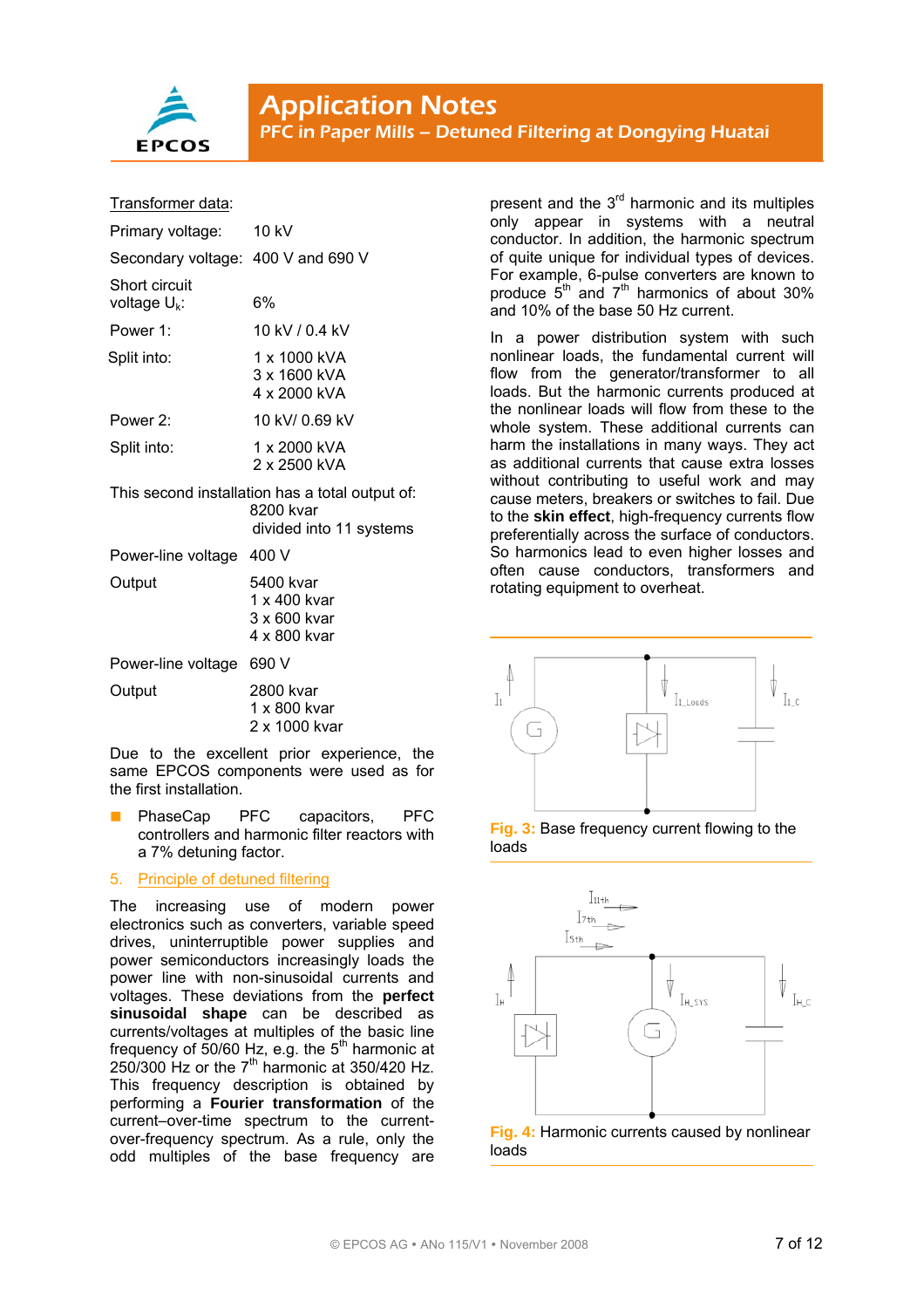

If standard PFC is applied and filter reactors are not used, the capacitance of the power capacitor forms a resonant circuit in conjunction with the inductance of the feeding generator/ transformer. Experience shows that the self-resonant frequency of such a circuit is typically between 250 and 500 Hz and thus in the region of the  $5<sup>th</sup>$  and  $7<sup>th</sup>$  harmonics.

So in a system where harmonics are present there is a danger that a resonance state and the respective extreme currents may occur and cause severe damage.

**Resonance** can lead to the following undesirable effects:

- overloading of capacitors
- overloading of transformers and transmission equipment
- overloading of production equipment
- interference with metering and control systems, computers and electrical gear
- severe resonance elevation, i.e. amplification of harmonics
- severe voltage distortion and subsequent effects

These resonance phenomena can be avoided by connecting capacitors in series with filter reactors, thus producing a special series resonant circuit. The capacitor and reactor are dimensioned to match the requirement for reactive power compensation. In addition, the series resonant frequency of the resonant circuit is suitably modified by the reactor to achieve the situation described in the graph below. In this project, the resonance frequency is fixed at 189 Hz (detuning factor is 7%).



#### **Fig. 5:** Properties of a detuned PFC installation depending on the frequency

As a rule, the resonant frequency is selected to be below the lowest harmonic frequency (in this example, the  $5<sup>th</sup>$ ). Below this frequency, the system will act in a capacitive way and compensate the reactive power at 50 Hz. Above this frequency, however, the detuned PFC system acts in a purely inductive way and resonance in the complete installation is avoided. Depending on the detuning ratio, the impedance above the filter frequency is set to withdraw the harmonics from the installation to a certain extent (e.g. 5.7% or 7%). In case of extreme harmonic contents (e.g. THD-V above 10%), this method of withdrawing the harmonics through the PFC system is no longer possible as the capacitors would be overloaded. In this case, a 14% detuning will set the impedance to avoid resonance and allow PFC because all harmonic currents are blocked by the PFC setup.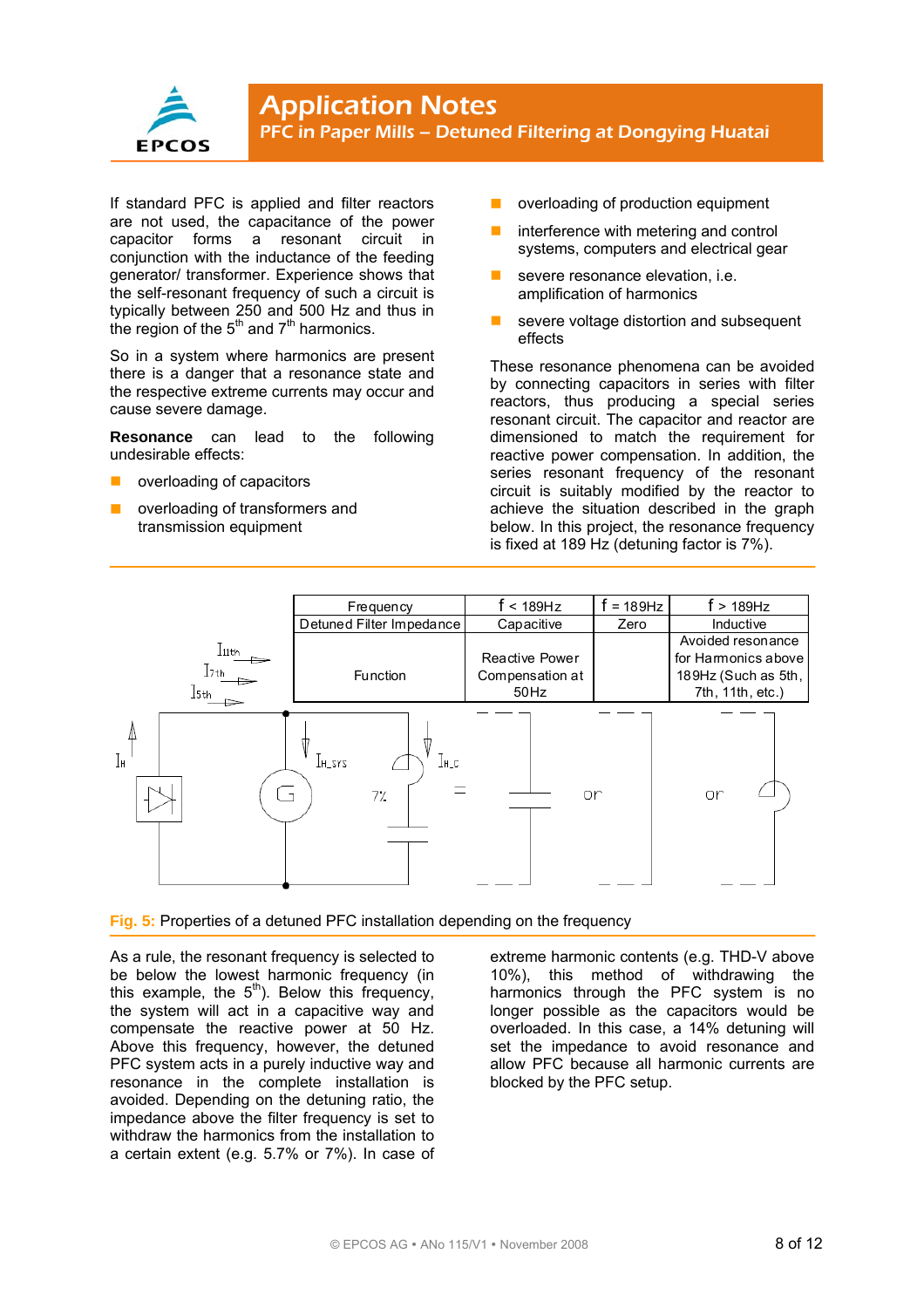

## **Application Notes** PFC in Paper Mills – Detuned Filtering at Dongying Huatai

#### Customer benefits of detuned PFC

- Elimination of reactive power drawn from power utilities, reduced electricity costs
- Reduction of harmonic voltage and current distortion
- Avoidance of resonance
- Lower investment for new equipment due to cutting off kVA loads
- Stabilizing line voltage, power supply
- **D** Overall improvement of power quality
- **Longer service life of equipment**
- Reduced maintenance cost
- **Lower failure risk for production equipment**
- 6. Harmonics measurement and analysis example

The Huatai paper mill is split into **several segments** according to the individual papermaking processes. Transformer line 3-TD06 was chosen for sampling because it contains the largest number of nonlinear loads in the factory.



3-TD06 including the detuned PFC system

At standard operating conditions, the total power of the loads is approximately 600 kW. Measurements to determine the harmonic load in the system were taken at point 1 (output/secondary side of the transformer).



**Fig. 7:** The PFC system

#### PFC system details

For this section of the paper mill, a PFC system with a total capacity of 800 kvar was installed in two cabinets. It was overdimensioned in view of possible future expansion of the factory. Also, relatively high compensation steps were designed-in as the loads in this production part are usually at a high level. To follow the reactive power load appropriately, two steps of 50 kvar and seven steps of 100 kvar were implemented. A 100 kvar step was realized by connecting two 50 kvar steps to the same output of the PFC controller. So the system is composed of 16 identical capacitor/reactor combinations. As already noted, the detuning factor is 7%, corresponding to a filter frequency of 189 Hz. The accuracy of the PFC system was improved further by utilizing the integrated intelligent switching sequence built into the EPCOS PFC controller.

#### 7. Measurement with and without the EPCOS 7% detuned PFC-system

To investigate the efficiency of the setup, measurements to determine the basic powerline parameters and the harmonics were performed with and without the PFC system. The 3-phase power quality analyzer FLUKE 434 was used for the measurement and was connected to determine the parameters of interest at point 1 in the single-line diagram.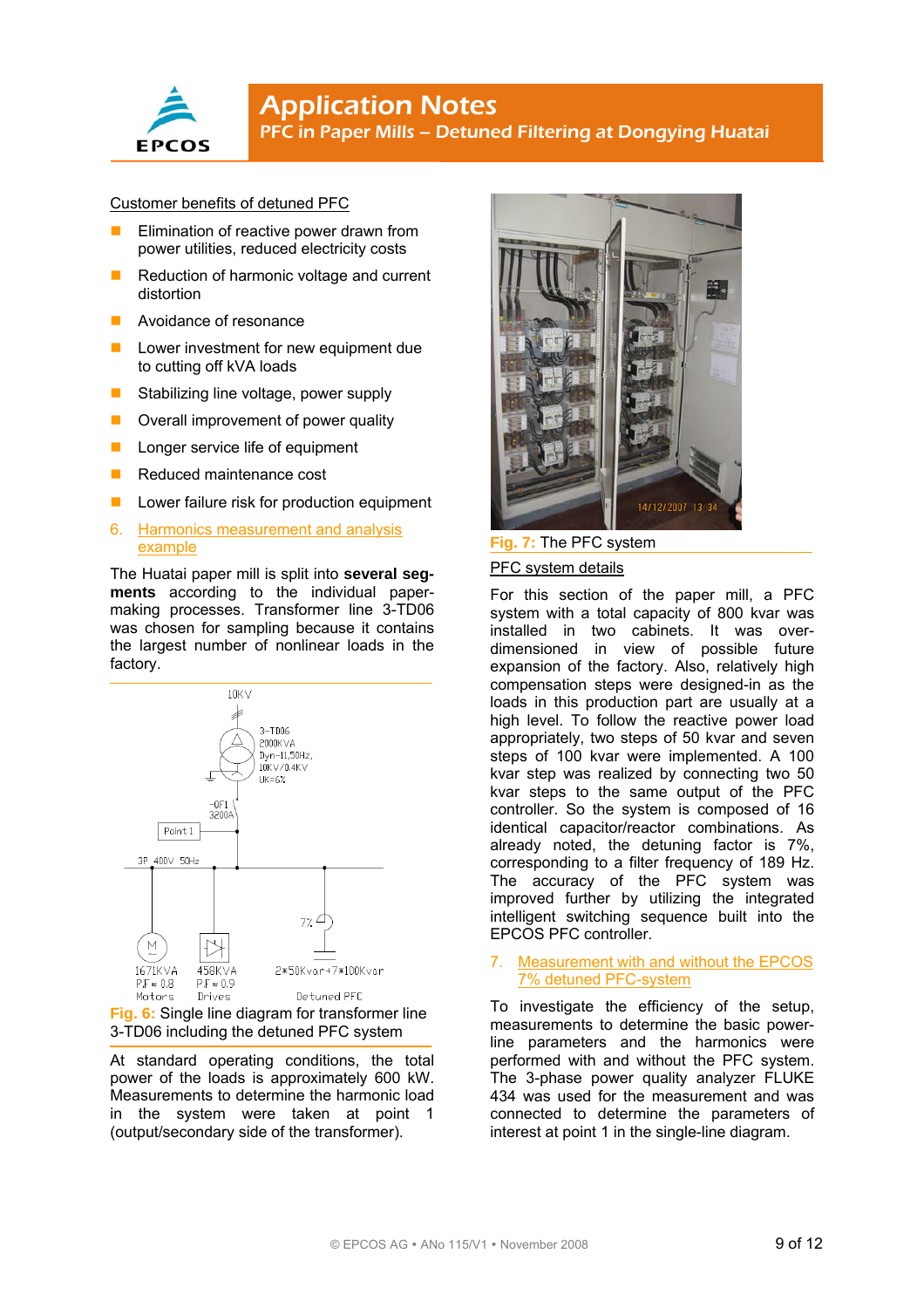

#### A) Basic power-line parameters

| Power & Energy                           |                                                     |                                                     |                                                 |                                   |
|------------------------------------------|-----------------------------------------------------|-----------------------------------------------------|-------------------------------------------------|-----------------------------------|
|                                          | <b>FULL</b>                                         | ٥<br>0:01:31                                        |                                                 | to n⊠                             |
|                                          | L1                                                  | L2                                                  | L3                                              | Total                             |
| kIJ<br>kua<br>kuar<br>PF<br>Cosō<br>Arms | 190.8<br>219.0<br>107.6<br>έ<br>0.87<br>0.89<br>972 | 200.0<br>224.4<br>101.6<br>έ<br>0.89<br>0.91<br>994 | 201.3<br>232.6<br>116.4<br>0.87<br>0.88<br>1027 | 592.2<br>676.1<br>t 326.3<br>0.88 |
|                                          | $\mathbf{1}$                                        | L2                                                  | L3                                              |                                   |
| Urms                                     | 225.3                                               | 225.7                                               | 226.5                                           |                                   |
| 10/04/07                                 | 16:03:06                                            | 230U                                                | <b>50Hz 3.8 WYE</b>                             | <b>EN50160</b>                    |
| <b>PREU</b>                              | <b>BACK</b>                                         | <b>NEXT</b>                                         | <b>PRINT</b>                                    | بالمالع<br><b>USE</b><br>         |

**Fig. 8:** Screenshot of the basic power-line parameters without PFC

Considering a target value for the cos-φ of 0.98 and using the values measured without PFC, the necessary compensation power for this factory segment can be calculated by the following formula:

$$
Q = P \times (\tan(\arccos \varphi_1) - \tan(\arccos \varphi_2))
$$
  
= 592kW \times (0.5397 - 0.2031) = 199k var

| Power & Energy |             |                      |              |                |
|----------------|-------------|----------------------|--------------|----------------|
|                | <b>FULL</b> | ٥<br>0:00:06         |              | t⊒∹C⊧          |
|                | L١          | L2                   | L3           | Total          |
| ĸU             | 198.6       | 194.4                | 190.7        | 583.8          |
| kVA            | 203.0       | 200.5                | 196.2        | 599.8          |
| kuar           | 42.2<br>έ   | 48.9<br>έ<br>í       | 46.0         | 138.0<br>έ     |
| PF             | 0.98        | 0.97                 | 0.97         | 0.97           |
| CosΩ           | 0.99        | 0.98                 | 0.98         |                |
| Arms           | 894         | 882                  | 858          |                |
|                | L1          | L2                   | L3           |                |
| Urms           | 227.0       | 227.3                | 228.7        |                |
| 10/04/07       | 16:01:03    | 50Hz 3.8 WYE<br>230U |              | <b>EN50160</b> |
| <b>PREU</b>    | <b>BACK</b> | <b>NEXT</b>          | <b>PRINT</b> | USE            |

**Fig. 9:** Screenshot of the basic power-line parameters with PFC

The measurement in Fig. 9 is taken at the target cos-φ of 0.98, and two 100 kvar steps are switched-in by the controller during the second measurement.



Fig. 10: Without PFC, the 5<sup>th</sup> and 7<sup>th</sup> harmonics dominate in the factory segment. The THD-V (total harmonic voltage distortion) is 4.4%, the THD-I (total harmonic current distortion) 17.6%.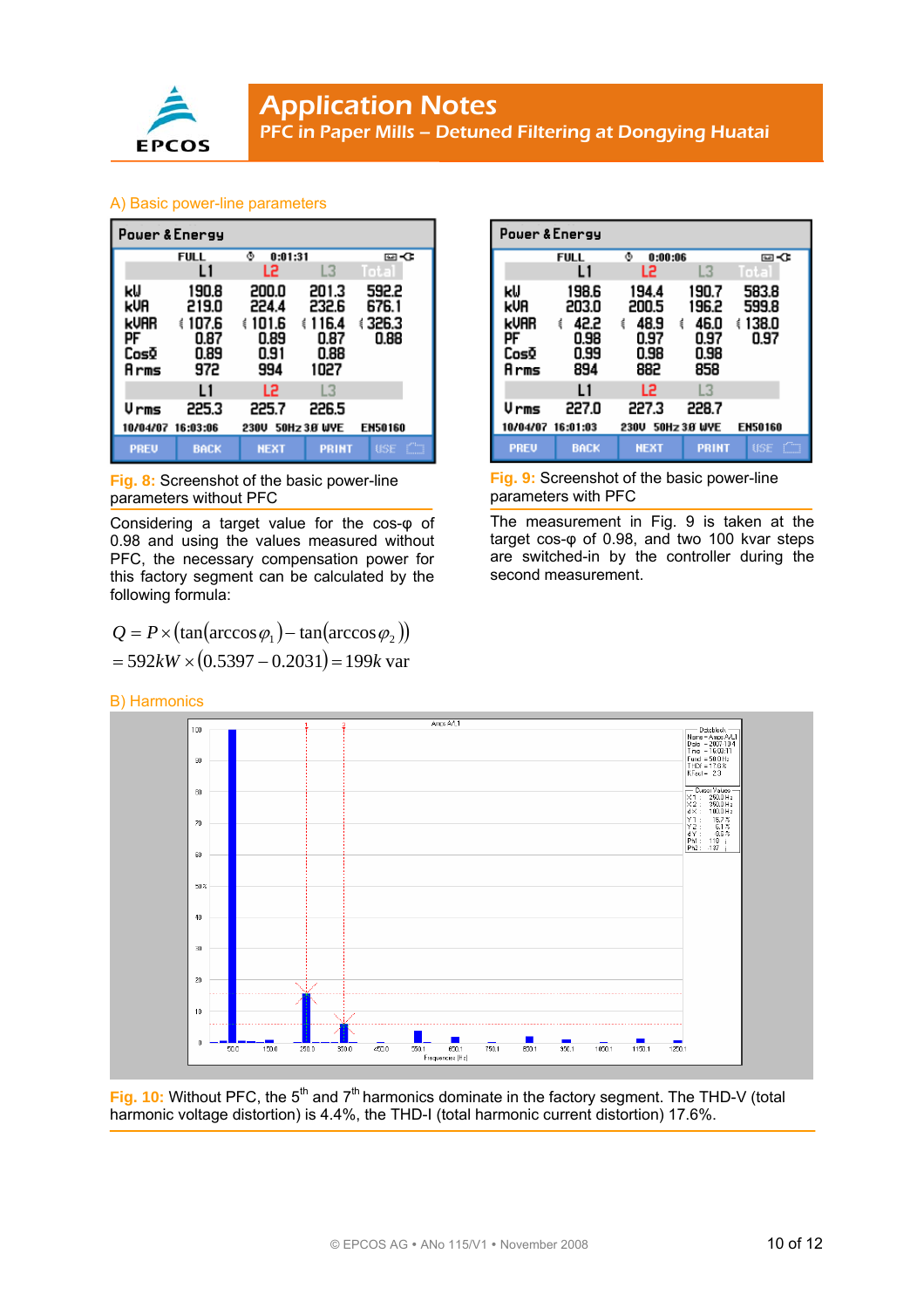



**Fig. 11**: With detuned PFC, the 5<sup>th</sup> and  $7<sup>th</sup>$  harmonics still dominate. Compared with the situation without PFC, however, they have greatly decreased. The current of the  $5<sup>th</sup>$  harmonic declined by 32.2%. Overall, the THD-V is now 3.7% and the total THD-I is 14.1%.

#### 8. Conclusions

A detailed comparison of the measured values is given in the table below. The following overall summary/conclusions can be drawn:

- **By operating a detuned PFC system, the** target cos-φ value 0.98 was reached.
- The dominant  $5<sup>th</sup>$  harmonic was reduced by 32% from 146 A to 98.8 A.
- The harmonic voltage distortion was reduced by 15% from 4.4% to 3.7%. The remaining distortion is within the limits of the international standards and should not lead to problems.
- The apparent power was reduced by 11% from 676 kVA to 599.8 kVA. The input transformer and distribution equipment can consequently be used more effectively for active power distribution.

The overall conclusion is very simple: all **targets achieved**! Installing a detuned PFC system has improved the power quality and optimized utilization of the installed equipment. In combination with the successful avoidance of power factor penalties, this leads to higher profits and reduced  $CO<sub>2</sub>$  emissions. The two targets that seemed so incompatible at first glance have been successfully reached in harmony with each other.